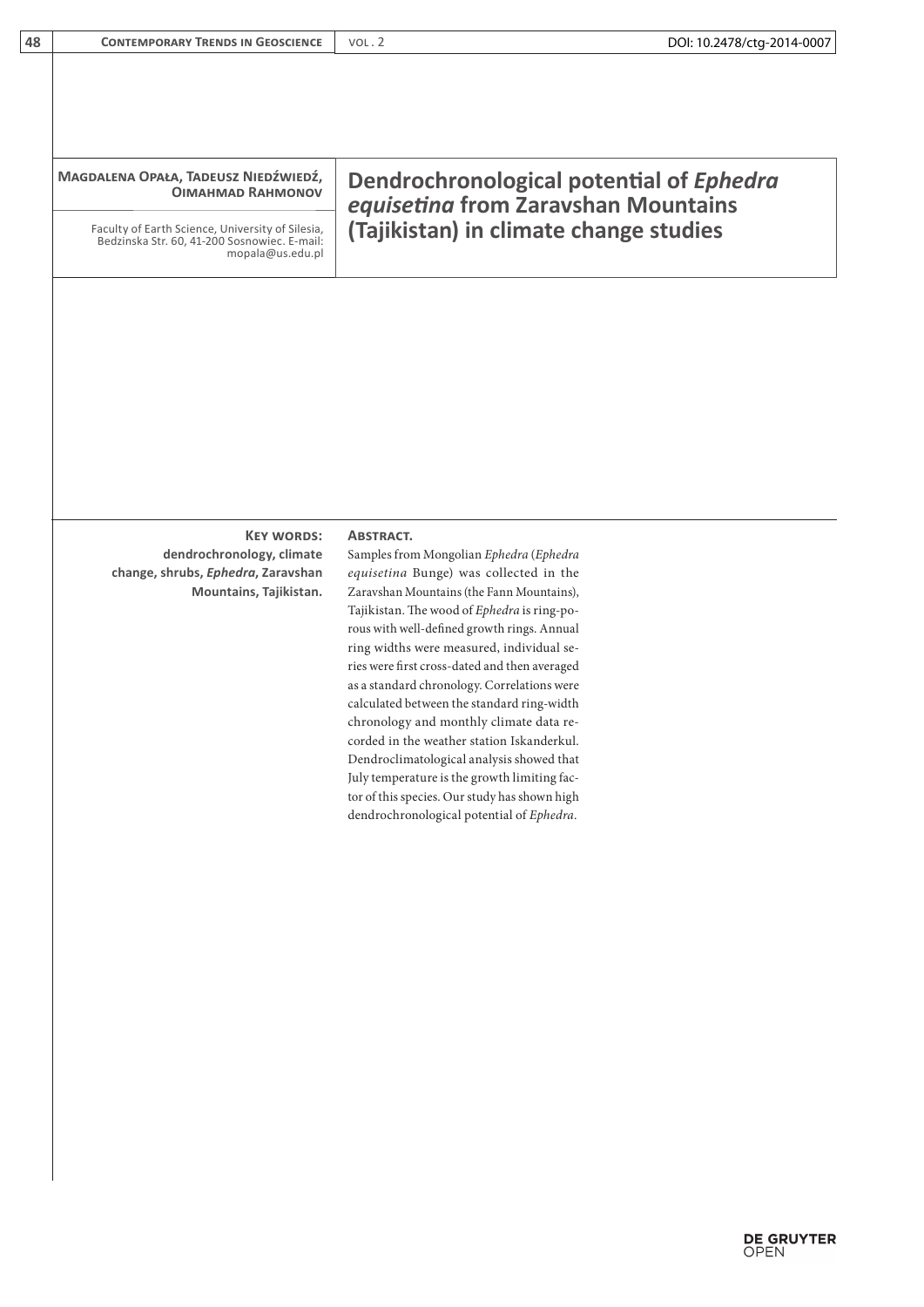**Introduction** Traditionally dendrochronological research has been limited to the forests areas. In recent years, interest has increased in dendrochronological studies of shrubs and dwarf shrubs species. Despite some difficulties (e.g. sample preparation, cross-dating, limited age) this method has successfully been applied to shrubs in various parts of the world (e.g. Woodcook and Bradley 1994, Schmidt et al. 2006, Zalatan and Gajewski 2006, Au and Tardif 2007, Bär et al. 2007, Xiao et al., 2007, Sass-Klaassen et al. 2008, Owczarek 2009, Owczarek et al. 2013). Most of the studies are related to arctic or subarctic shrub species. Although *Ephedra* does produce growth rings, which in most cases are of roughly annual frequency, the genus has never been used for dendrochronological research (Earle 2013). The aims of this study are: (1) to investigate dendrochronological potential of *Ephedra* from the western Pamir-Alay and determine the actual age of shrubs, (2) to evaluate possibility of accurate cross-dating, and (3) to analyze growth response to the extreme environment.

## **Material and Methods** | Study area and climate



**Fig 1.** *Location of the study area (red rectangle) and existing tree-ring chronologies (green triangles) in Central Asia.*

**Fig 2***. Climate diagram of the Iskanderkul climate station. Mean precipitation and temperature are indicated by a blue and red line, respectively. Data are averaged over the period AD 1930–1997.*

The study area is located in the Fann Mountains, which are part of the western Pamir-Alay Mountain system, located in Tajikistan's Sughd Province within the Zaravshan Range, to the north of Gissar Range (Fig. 1).

The main predominant characteristics for Tajikistan's climate are: aridity, abundance of heat and significant interannual variability. The climate of the Fann Mountains is a dry

continental one further accentuated by the screening effect of the surrounding high ridges from the moist westerly and north-westerly winds (Lydolph 1977, Makhmadaliev et al. 2008). The annual precipitation recorded in the study area (Iskanderkul station) is 275 mm, mean precipitation is highest in April (55.8 mm). Mean annual temperature is 6.5°C. Mean monthly temperature varies from -5.4 °C in January to 18.0°C in July (Fig. 2).

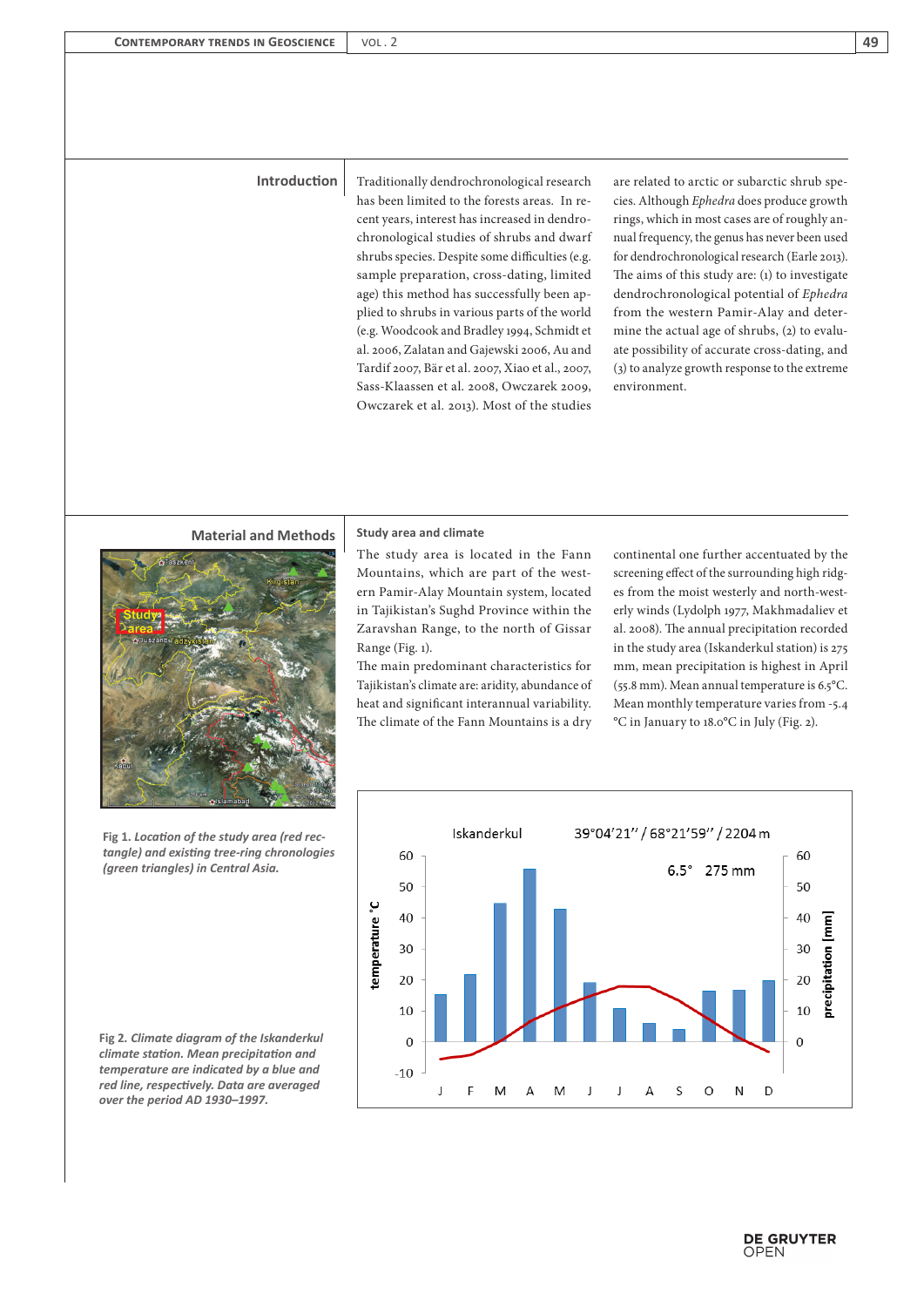

*Fig 3. Mid-mountain xerophytic light forest ecosystems (Ferula kuhistanica, Rosa Ecae, R. Fedtschenkoana, R. Ovczinnikovii, Berberis heteropoda, Ephedra equisetina).*

### **Shrub sampling and chronology development**

The sampling site was located at the elevation of 2200-2250 m a.s.l.. Twenty stem discs of the Mongolian *Ephedra (Ephedra equisetina* Bunge) (Fig. 3) were collected using a hand saw. It was not possible to take increment cores due to small-diameter of steams (>5 cm). An extensive sample collection was not made in order to minimalize detrimental impacts on the ecosystem. To minimize nonclimatic effects on tree growth, only shrubs without injury and disease were taken. The samples were processed according to the standard dendrochronological procedures (Cook and Kairiukstis 1990). The discs were dried and sanded with progressively finer grit sand paper. Growth ring widths were measured to the nearest 0.01 mm using a LINT-AB measuring system and TSAPW in software (Rinn 2010). The crossdated tree-ring sequences were quality checked by the cofecha program (Holmes 1983). To remove non-climatic trends from the raw ring width

we used the program ARSTAN for detrending (Cook and Holmes 1999). The ring-width chronology was developed by fitting a negative exponential function to preserve lowfrequency variability and maximize the climate signal.

### **Dendroclimatological analysis**

For the dendroclimatological analysis we used station records of Iskanderkul (2204 m a.s.l.), which were obtained from National Snow and Ice Data Center, Central Asia Temperature and Precipitation Database (Williams and Konovalov 2008), through their web site: http://nsidc.org/data/g02174.html. The station data includes monthly precipitation and monthly mean temperature, monthly mean maximum temperature, and monthly mean minimum temperature. Bootstrapping correlations were calculated between the standard chronology and monthly climate data using DENDROCLIM2002 (Biondi and Waikul 2004). All statistical procedures were evaluated at obvious level with p < 0.01.

# **Results and discussion**

*Fig 4. Residual ring-width chronology of Mongolian Ephedra from the Zaravshan Mountains. The ring-width indices and their 5-year moving average, and the sample depth are indicated*

**Wood and Chronology characteristics**

The wood of Mongolian *Ephedra* is ring-porous with vessels present only in first portion of each growth ring, lacking resin ducts, with wide multiseriate rays (Carlquist 1992, Fu et al. 1999). Ring boundaries were clearly visible. Age of the examined specimens ranged from 15 to 63 years. Mean ring width varied from 2 mm to 12 mm. Apart from the wider innermost rings distinct age trend was not visible. No comparative analyses can be done as this



species has never been analyzed by means of dendrochronology. However, the mean growth rate of *Ephedra* from Tajikistan is similar to the growth of rododendron species from the Tibet (0.36 mm per year) (Liang and Eckstein 2009), and much wider then subarctic and arctic dwarf shrubs (0.01 mm – 0.1 mm per year) (Au and Tardif 2007, Owczarek 2009, Owczarek et al. 2013).

Mean correlation between the shrubs represents the strength of the common signal among the series. The mean correlation of analyzed ring widths series is 0.43. Mean sensitivity (MS) and standard deviation (SD), which are believed to indicate greater climatic influence on growth (Cook and Kairiukstis 1990), is also quite high (MS=0.35, SD=0.55). The constructed chronology span the years 1950-2012 (Fig 4).

Favorable growth conditions occurred in the years: 1962, 1971, 1978, 1984, 1995, 2007. Negative years can be distinguished in the chronology in the years: 1953, 1956, 1965, 1987, 1994, 2008. This results correspond with data obtained for shrubs from the Tibetan Plateau (e.g. Liang and Eckstein 2009).

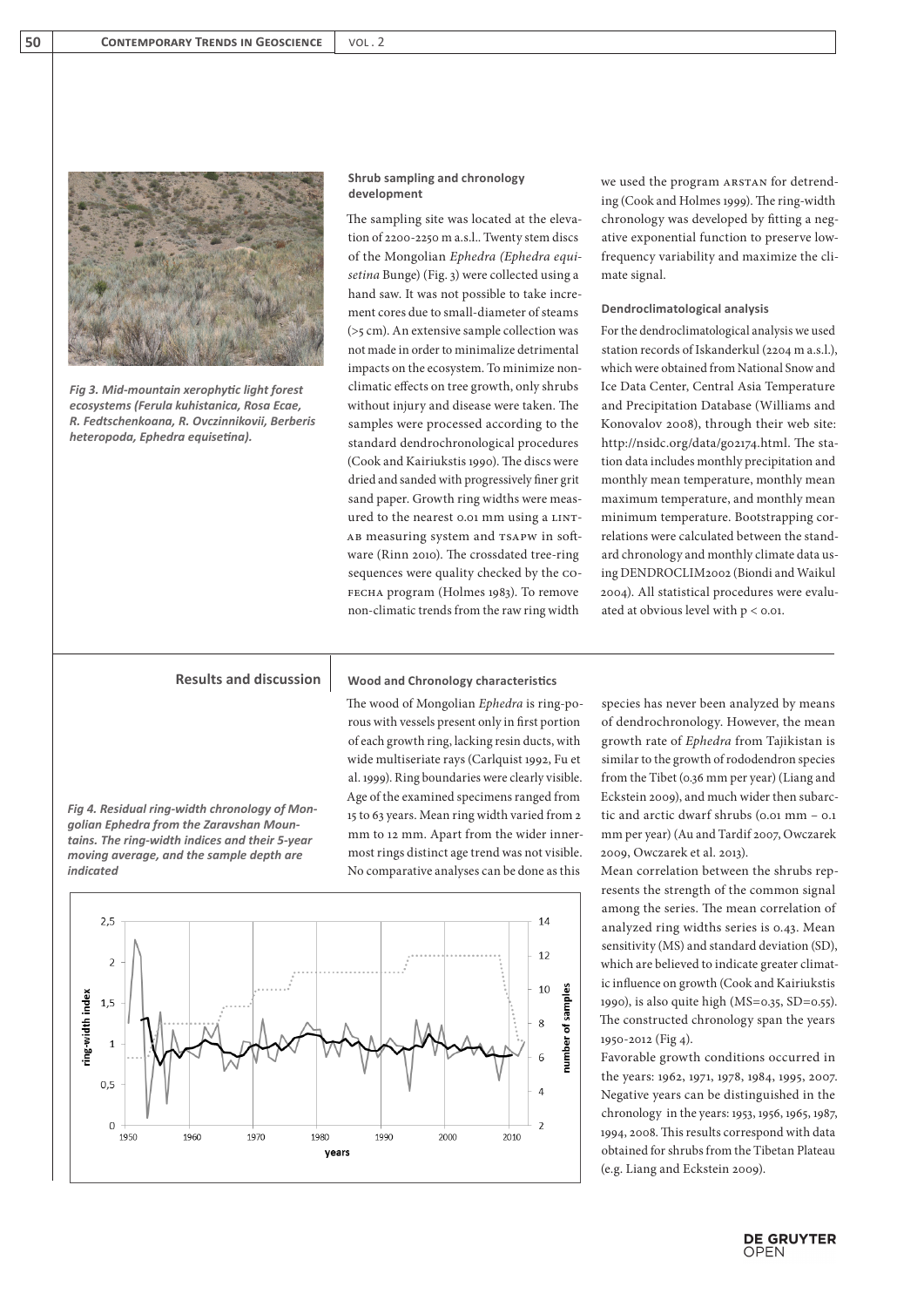| <b>CONTEMPORARY TRENDS IN GEOSCIENCE</b> | VOL.2                                                                                                                         | MAGDALENA OPAŁA. TADEUSZ NIEDŹWIEDŹ. OIMAHMAD RAHMONOV |  |
|------------------------------------------|-------------------------------------------------------------------------------------------------------------------------------|--------------------------------------------------------|--|
|                                          | Dendrochronological potential of <i>Ephedra equisetina</i> from Zaravshan Mountains (Tajikistan)<br>in climate change studies |                                                        |  |

**Climate-growth relationship**

*Fig 5. Correlation of the ring-width chronology of Ephedra equisetina with climatic variables (dark bars for precipitation and light bars for temperature). The significant (P = 0.01) months are indicated by an asterisk.*

> $0.5$  $0,4$

The Mongolian *Ephedra* ring width variability is positively correlated with temperature (mean, maximum and minimum) in July of the current year, all recorded at Iskanderkul (Fig. 5). It has been reported that the monthly mean minimum temperatures in July of the current year are the dominant and unifying growth limiting factors for timberline coniferous tree species from the Tibetan Plateau (Zheng et al. 2008, Liang et al. 2008, 2009). Also, Siberian larch from East Kazakhstan was found to be sensitive to the June–August seasonal average of maximum temperature (Chen et al. 2012). Moisture availability is not problematic for *Ephedra* in the study area. Apart from opposite correlation with July precipitation, no significant relationships between tree growth and precipitation were found. Fig. 6 presents course of growth rings index and climate variable. However, opposite climatic response was calculated for the dwarf shrub Wilson juniper (Juniperus pingii var. wilsonii) from central Tibetan Plateau (moisture turned out to be growth limiting for Wilson juniper) (Liang et al. 2012).

nological potential of *Ephedra equisetina,*  shrub species common in analyzed part of the Zaravshan Mountains, Tajikistan. The preliminary investigations indicated its welldefined growth rings, reliable cross-dating between different individuals, and distinct climatic signals reflected by the ring width variability. This new to the dendrochronology species, offers new research directions

**Conclusions** <br>  $\Box$  Our study has proved the high dendrochro- to investigate the climate and environmental changes, in the regions where analysis of annual rings of trees cannot be applied. However, for the long-term climate reconstruction, it deserves further study to collect *Ephedra* older individuals or its relict material. The obtained research results provide grounds for the further investigation on the potential of other shrub species in the areas beyond survival limits of trees.





*Fig 6. Ephedra equisetina ring-width chronology compared with July climate variables: (A) precipitation, (B) temperature.*